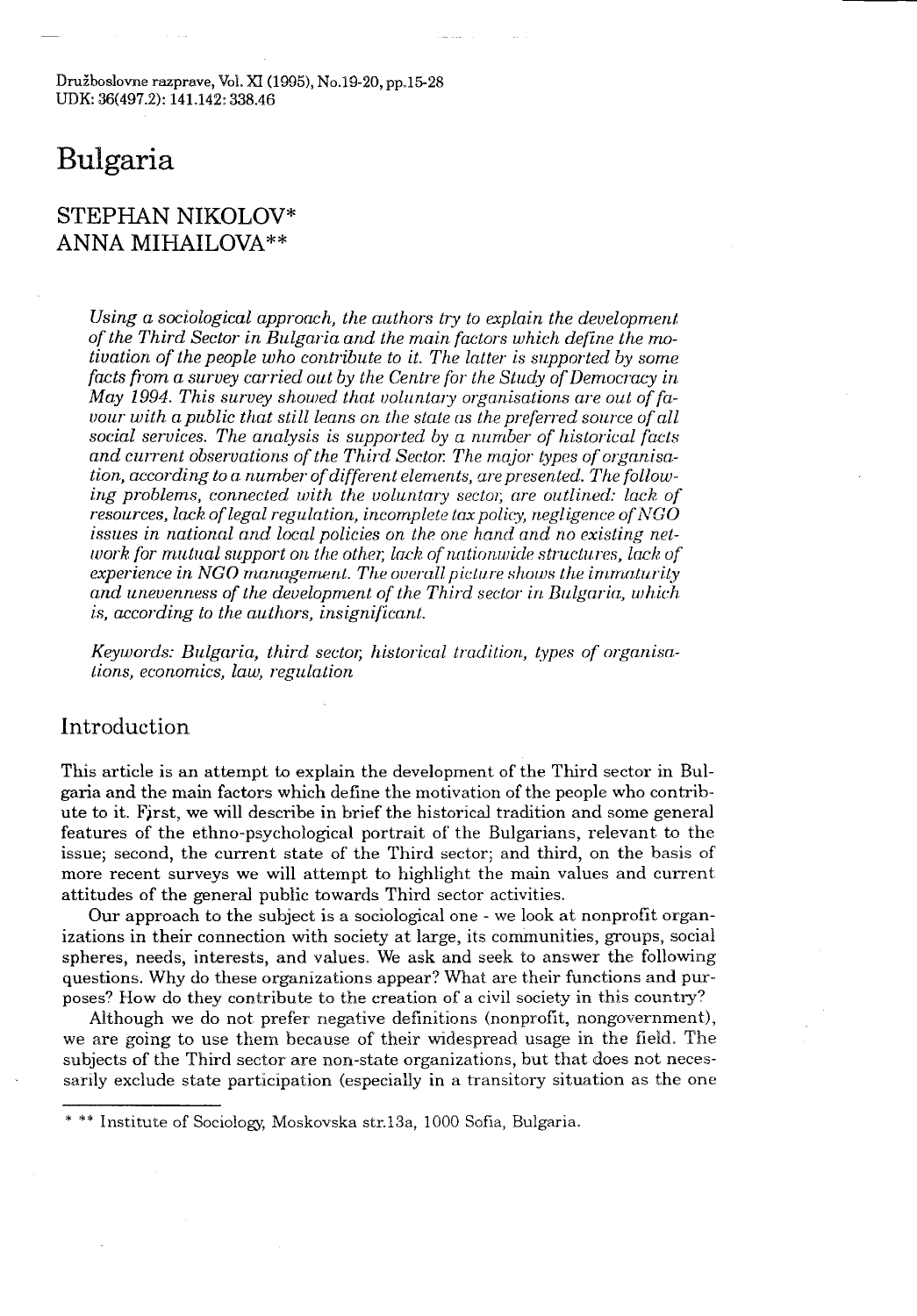our country is now) or the involvement in business activity . The institutions in the Third Sector have charitable or humanitarian goals and do not directly distribute profit to their members . Complete isolation from the state seems both unreasonable - some are subsidized by the state budget - and unrealistic . The state provides the necessary legal basis for the existence and the development of the Third Sector and is often active in encouraging the development of nonprofit organizations in various social spheres, especially when its own resources are not able to deal with needs adequately (e.g. culture, arts, social and health care, environment protection, etc). Bulgarian language is rather rich in names relating to the Third sector organizations . Some are old words, others are international terms such as sponsorship, foundation, philanthropy. The communist regime tried to mock words such as "voluntary", "self-active", "unselfish", "nonprofit", calling them "obsolete", and "reactionary bourgeois" expressions. As a consequence, serious damage was done both in understanding such terms adequately, and in their dissemination in the language . Now many of the ordinary people sometimes do not understand what it is all about and this alienates them from organizations that are supposed to serve their needs.

# Historical Traditions

Charity and mutual aid in the Bulgarian lands goes back to at least the times of the Turkish domination (1393-1878) . In that age of misfortune, charity and mutual aid were necessary to preserve the Bulgarian identity - social conscience, language, religion. The Bulgarian churches and monasteries, the schools, and the appearance of a small, but able and thoughtful intelligentsia would have been unlikely under the conditions of a the foreign and alien rite rule had they not been supported by the generous gifts of wealthy Bulgarians and the people as a whole. Demolished by the Ottoman invaders, the Rila Monastery was rebuilt with voluntary donations within fourteen years after the Turkish conquest of the Bulgarian State . Mutual help - most by work - has been an old tradition among the Bulgarians, especially in the villages and small towns where it was quite common to voluntarily help your neighbor to build a house (especially in cases of disaster or disease) . Building of a fountain or a well for common use was considered a good civic contribution; such water fountains still exist at crossroads to provide drinking water for travelers, and are known by the names of their makers . One of the first institutionalized charities was the Bulgarska Dobrodetelna Druzhina (Bulgarian Charity Community), founded in 1862 . It amassed considerable financial resources mostly by donations of prominent and wealthy Bulgarians . Its tasks went far beyond pure charity; in fact, it - granted scholarships for studying, helped orphans and widows, and led to struggle for independence . The organization raised 36 mil golden Lews during the Pre-liberation period (18-19 century), an impressive sum for the time and an indication of the strength and tradition of giving and support in an enslaved country

The "chitalishta" (literally - "reading clubs") occupied a particular place during this period as genuine cores of culture and education . These clubs weren't solely repositories of books and newspapers - they also maintained classes for both initial qualification and retraining, amateur theater and music teams, and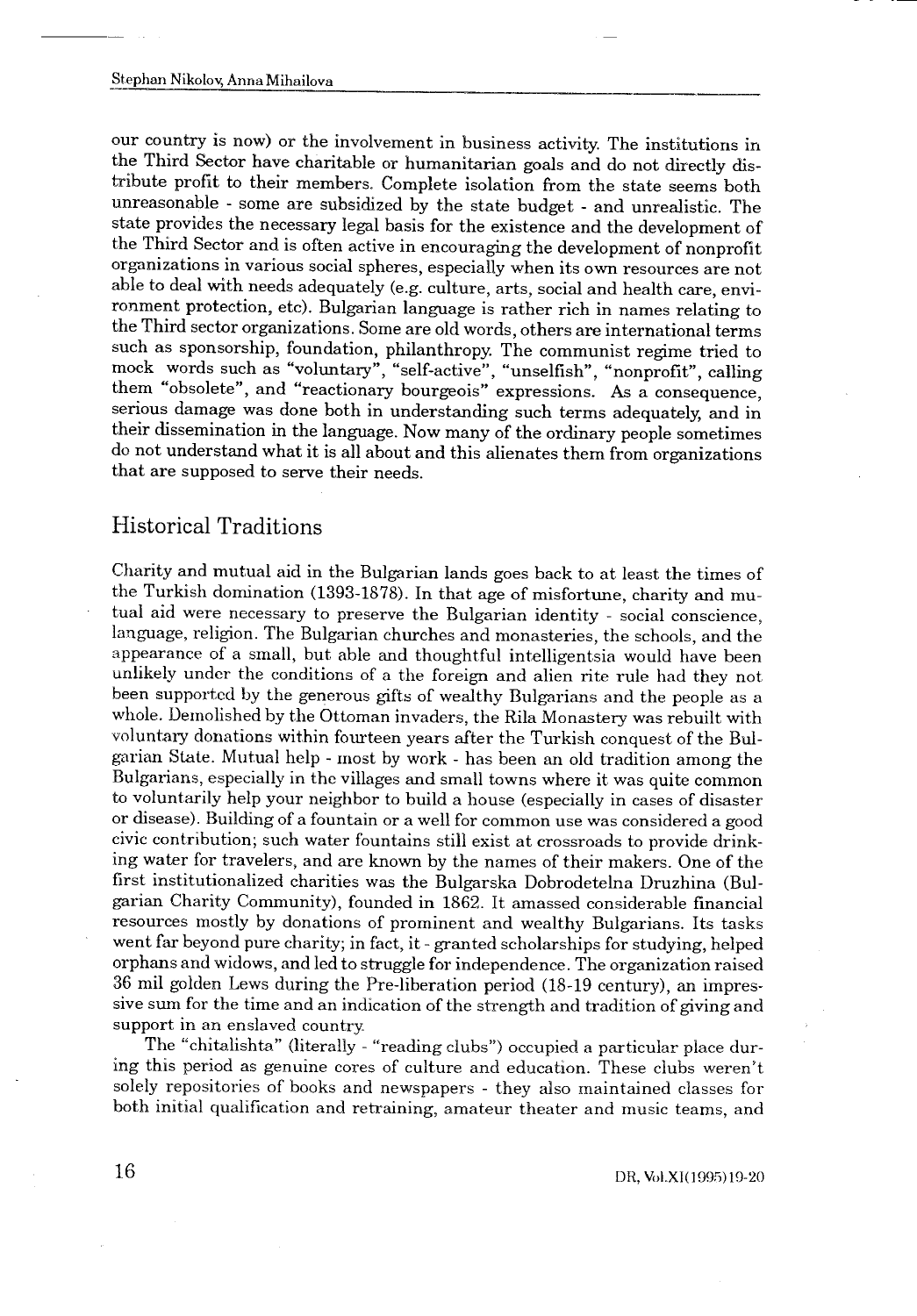delivered lectures on issues of common interest. These activities were supported entirely through voluntary contributions of local communities .

Immediately after the Liberation (1878), new urgent needs arose, which the young state could not afford to meet. The brothers Evlogui and Hristo Gueorguievs, perhaps the richest Bulgarians at the time, donated the land and 6 mil Golden Levs for the building of the first Bulgarian University in Sofia. The St. Alexander Nevsky Cathedral and the monument of the Bulgarian Apostle of Freedom, Vassil Levsky, were built using voluntary donations collected by the people . About 680 young Bulgarians were offered scholarships, mostly by private persons, to study in Russia and Western Europe.

In 1917 the first endowment - The Foundation for the War Orphans - was established with 6 mil Levs assets (made up of 5 mil from private donations and <sup>1</sup> mil from the government) . This endowment built eighteen orphanages . The Royal Family, which supported several foundations, fostered the formation of a charity system according to the European standards and lines . In 1933, the National Assembly adopted the first law on foundations.

Between the two world wars, organizations which protected and promoted the interests of new professions became popular. One of the few still existing organizations of this kind is the Federation of the Scientific and Technical Unions, created in 1893 under the name Bulgarian Engineers' and Architects' Society (BEAS) . On the eve of World War II Bulgaria had, by the European standards of the time, a noteworthy level of charity and civil sector whose history still needs to be studied. However, some of the organizations, identified as Anglo-American, were banned after Bulgaria joined the Axis with Nazi Germany. Those organizations were banned again when the power was taken by the communists - this time on the ground that they were "fascist" . Only organizations which inserted in their statutes the commitment to "contribute to the victory of communism" were allowed under communism. <sup>1</sup> Curiously enough, Bulgaria was the only country among former "Socialist" block countries which legally recognized foundations and Third sector organizations . Of course, the presence of legal formulations does not mean that it was possible to freely establish and register such an organization . The prior suggestion or confirmation by the respective party committee was necessary, of course .

The so-called "socialism", with its demonstrative, top-down campaigns and forced enthusiasm, created in people's minds suspicion, distrust, and internal resistance that undermined appeals for volunteer work, mutual assistance, and charity. It appeared to be a model environment for stymieing any kind of positive initiative . Perhaps, this is one of its most negative consequences . The omnipotent State presumably was "giving" everything to everybody, no matter that its "gifts" were in short supply and of low quality: housing, salary, food, education, recreation... The mentality that the state has fostered has produced an unwillingness to accept the hardship and mind, which produces an unwillingness to accept the hardships and complicity of reforming the economic system and, in particular, has made it difficult to create the nonprofit initiative in our country. Although it is impossible to give all the numerous reasons for this situation here, a major one was the severe isolation of Bulgaria from outside influences and the lack of international monitoring over what was happening in the country . That enabled the authorities to stifle any attempt of independent mind without fear of the international public opinion, and to place the most active individuals into madhouses and jails . People felt free only within their networks of friends and relatives, and re-

#### DR, Vol.XI(1995)19-20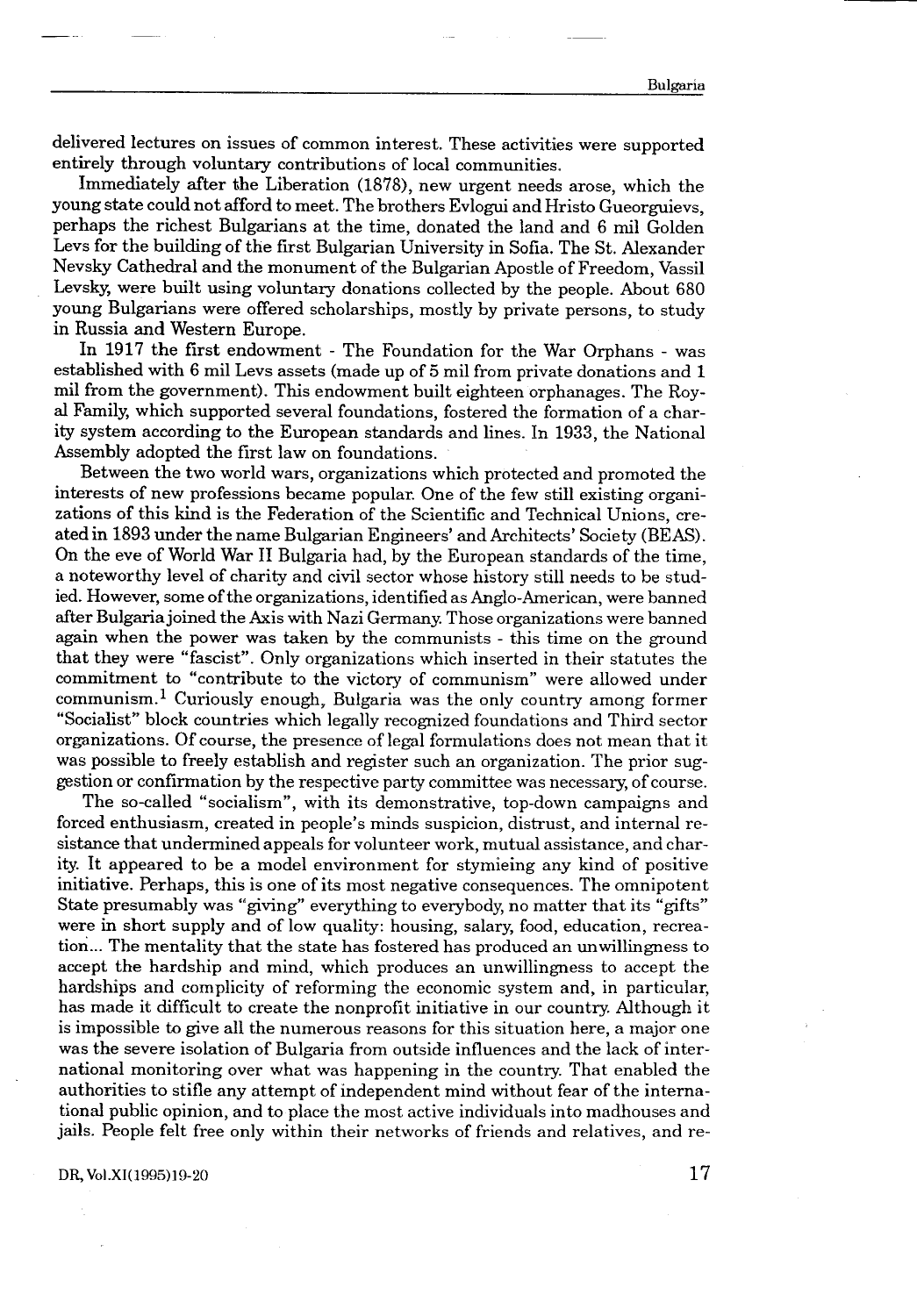lied on them for solving their everyday life problems. They organized informally "small circles of freedom". These groups not only became the basis for opposition to restore old political parties and to create new ones, but they also founded many voluntary organizations.

# Current State of the Sector

Bulgaria's Third sector developed extremely dynamically in 1991 and 1992 . However, lack of statistical data and the difficulty in accessing court registers, make the exact picture unavailable . Excluding explicitly political groupings, we identified, from information in the mass media and other sources, about 400 organizations of different types active in various social spheres . It is possible that there exists an additional number of other registered organizations in the country, but that has been inactive.

# Major Types

Less than a dozen of such organizations consider themselves to be successors of ones which existed before the communist coup in the country . These are, for example, the Unions of the Deaf and the Blind, professional associations such as of the writers, journalists, painters, scientists, architects, actors, composers, or hobby organizations (e.g. the Union of Bulgarian Philatelists). These organizations, however, now suffer a serious identity crisis and are fragmented into factions. Furthermore, attempts to form new such associations so far has failed primarily because of the withdrawal of the genuine intelligentsia from the too politicized rivals.

On the other hand, specific legal status of nonprofit organizations appeared to be a serious obstacle to proving the juridical continuity . That is why just two of nonprofit organizations we studied - the "Shalom" Organization of Jews in Bulgaria (the Jewish Consistory) and the "D.A . Tsenov" Foundation in Svishtov declare their intention to use the Restitution Act to reclaim property belonging to their predecessors . This disruption of continuity means a serious loss of tradition and experience .

However, the transfer of the typically substantial resources of those organizations to autonomous foundations is a positive trend . Actually, the proper transfer of the once powerful public funds - adhering to some strict rules and procedures, indeed - seems to be not only a way of saving them from embezzlement, but also for making them effective sources for the shaping of a powerful Third sector. Positive examples of this phenomenon include the transformation of the former Communist Youth's Technical and Scientific Creation Fund (TNTM) into the "Eureka" Foundation, as well as the appearance of some medical foundations on the similar basis.

The rapid growth of the Third sector occurred more than a year after the beginning of the political changes in our country (the intervening time seems to have been the necessary gestation period) . In 1990, 40 of the 257 organizations that we studied were created; twice as many (87) were formed in 1991, and that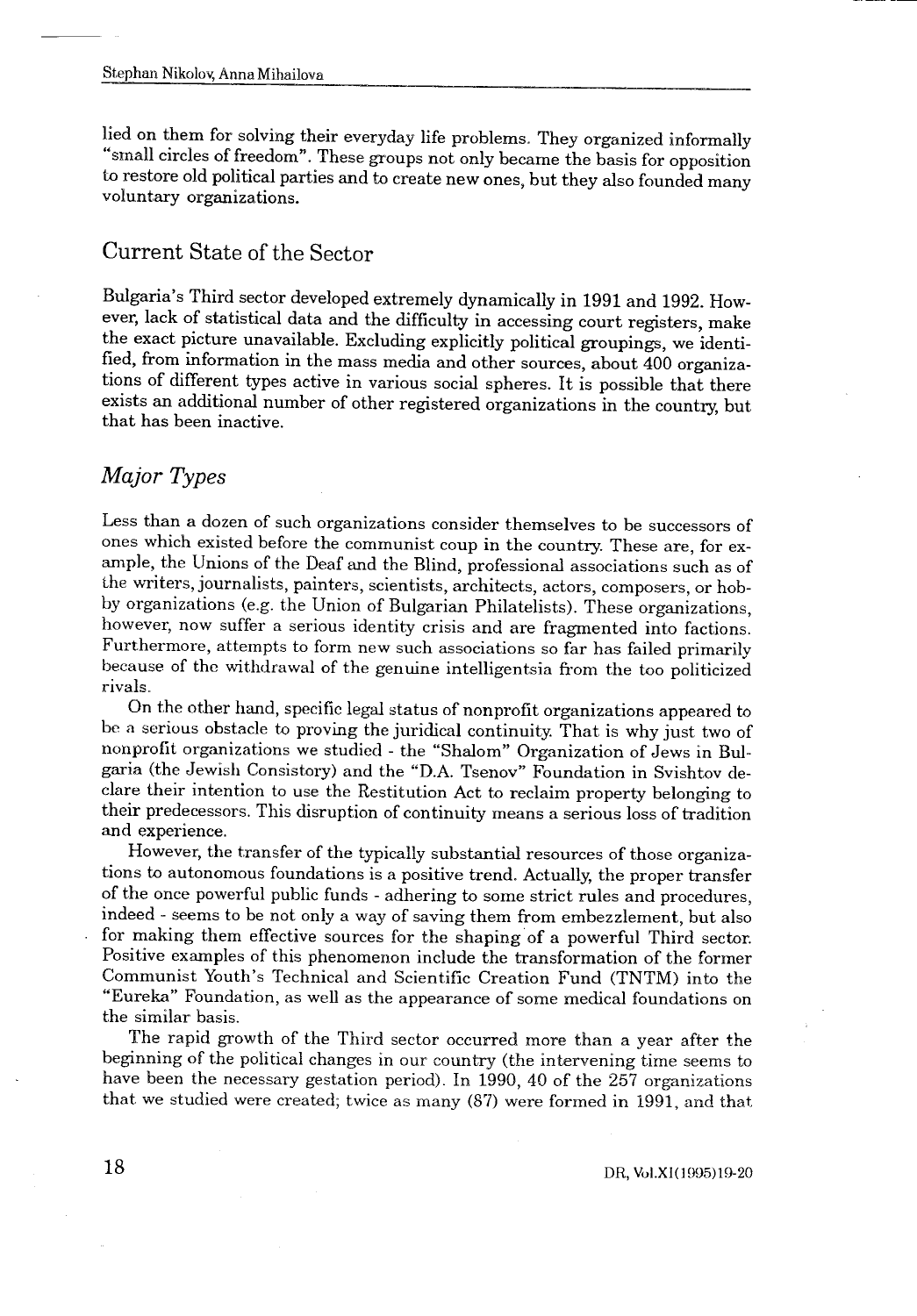rate of increase continued in 1992. In 1993, however, we observe that the growth faltered: it is about equal to the rate of growth in 1990, and this pattern continues in 1994. This "slow-down" might be due to a failure to count all newly emerged organizations because many of them didn't manage to announce themselves in the national mass media . A new trend is observed more recently: it seems that there is an end to the former inclination to centralize everything in the capital; numerous new nonprofit organizations have been established in various towns all over the country.

The Bulgarian Third Sector is immature and unevenly developed. To a certain degree it seems isolated and relatively behind in comparison to the scope of changes in the economy and polity. From the functional point of view the cultural and arts organizations connected are disproportianately represented in Bulgaria - an image quite different to what is observed in other countries in transition . As much as the International Classification of the Nonprofit Organizations (ICNPO) is conditional (as well as, by the way, any classification) - it leads us to a certain somber reflections. In a survey of 302 organizations, 71 proved to be oriented mostly to culture and arts issues (various artistic and cultural activities, museums, theaters, orchestras, and festivals) . Another eleven are connected with leisure activities, such as entertainment, hobbies, and sports (not including the official sports' federations, associations and clubs). This group supplements the classification group 1 to comprise as a whole 17.9% of the classified organizations . The second group of the catalogue includes organizations connected with education, science and scientific research - a total of 44, or 16.8%. of the total. Thus, those two categories - culture and science/education - account for an impressive 34 .7%. This fact could be explained with the traditional Bulgarians' love of culture and education. It also might be due to the prominence of intellectuals as the essential "entrepreneurs" of the nonprofit organizations . But it may also mean that intellectuals are seeking refuge for themselves in these difficult times. In contrast, excluding specialized health associations, only 4 .32 per cent of the total represents social organizations (group 4, which includes social welfare, disaster and victim relief, and maintenance of the poor. Foreigners who don't realize unaware that almost 80% of the country's population nowadays lives at or below the poverty line might think that Bulgaria is a prosperous country . Moreover, purely social and charity organizations appeared to be the most unprepared and vulnerable under the current economic conditions and challenges . Some of them, such as "Home for Everybody", have disappeared, leaving no specialized organization to deal with the plight of the homeless . The free food distribution organized noisily in 1990 seem to have disappeared, though problem has gotten worse . Organizations like "The Charitable Swan" and "Diet-Yordanov" continue to exist only on paper. The number of environmental organizations (group 5) is also relatively high - 9.5 per cent from the total of the organizations studied. According to some sources, these organizations in our country now total about 150.

From the point of view of their "social origin", nonprofit organizations may be divided into state and public ones, combined state and public ones with private involvement, entirely private ones, and international or such with predominantly foreign involvement. The first ones, created entirely by the means of the state budget and supported by it, making only 4 .7 per cent of the total . They include both the organizations created during the communist regime and by the munici-

DR, Vol.X1(1995)19-20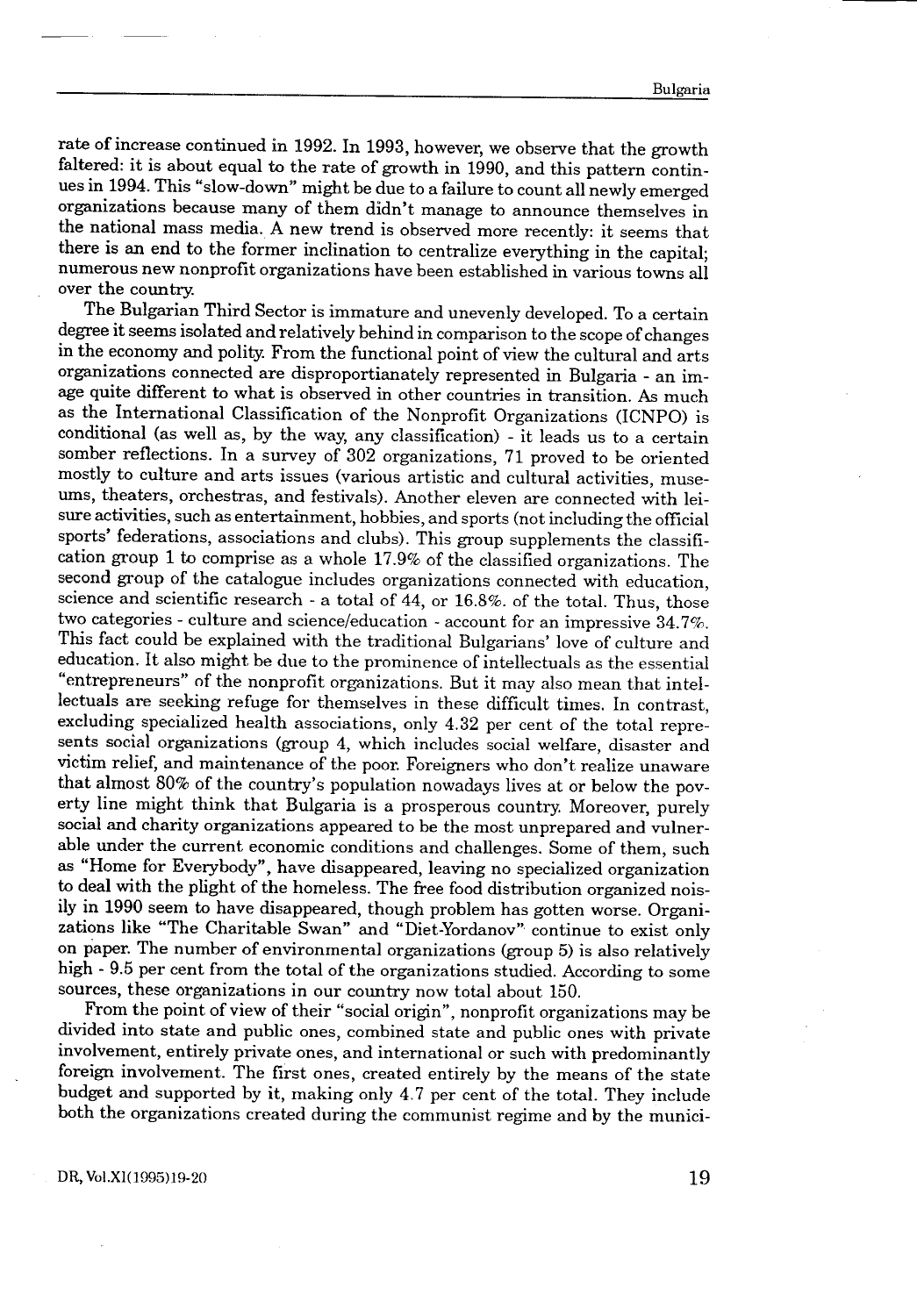pal budget . With regard to the state and public ones with private involvement, we consider those organizations which have been created mainly on public money, but later, at least partially, were "privatized" and separated from the state or further secured their funds from private sources within Bulgaria. This category comprises 15 .2 per cent of the 257 organizations surveyed . The genuinely international organizations - we don't mean the ones which only claim to be international, a widespread practice obviously inclined to increase their influence - and those with predominate foreign involvement represent 10 .5 per cent . And, finally, the largest category are the private organizations (69.6 per cent). Indeed, this classification, based on study of organizations' documents, is to a certain degree conditional and a deeper survey could lead us to more or less significant corrections . Seemingly, it heralds a condition we would like to see in the near future in our economy - an abrupt change of the state and private property ratio in favor of the private one . It would be quite natural that the Third sector which is incomparably more flexible and autonomous, can easily surpass the general economic reforms. This is the case with those public organizations with certain private involvement, and the organizations where foreign interests are involved . The have a great advantage due to their larger resources . On the other hand, the entirely private organizations, which are the majority, tend to be miserably poor and often merely exist as a good but vague dream .

#### Networks

Dispersion, weakness, lack of national-wide structures of most of the existing organizations, and complete lack of information about the activities of similar organizations, brings up a necessity for creating certain umbrella organizations and networks for mutual support. The third sector organizations also need common efforts in order to protect and defend themselves and to communicate on equal basis with the authorities - both local and central . Lobbying for modern and favorable legislation requires common presentation of shared interests . On the other hand, such efforts may evoke a fear that they may be perceived as a step back towards submission and centralization, and a loss of independence . Thus, after long debates and doubts, in April 1992 the Union of the Bulgarian Foundations was created to affiliate initially 35, and most recently 72 associations, foundations, unions and other organizations of various types and shapes with the exception of political ones . The Open Society Foundation, a part of the Soros Foundations, preferred not to join the Union, creating their own network of affiliated chapters, clubs, and community foundations . So did the Bulgarian Red Cross and others . At the same time, some steps need to be done to foster cooperation beyond the borders, especially with partners from the neighboring Albania, Macedonia, and Romania .

#### Economy

Except for a few foundations, such as "Open Society", "St. Cyril and Methodius", "Eureka", and several others, the great majority of Bulgarian nonprofit organizations have insufficient resources to achieve their objectives . Exact data is difficult

1)R, Vol .X1(1995)19-20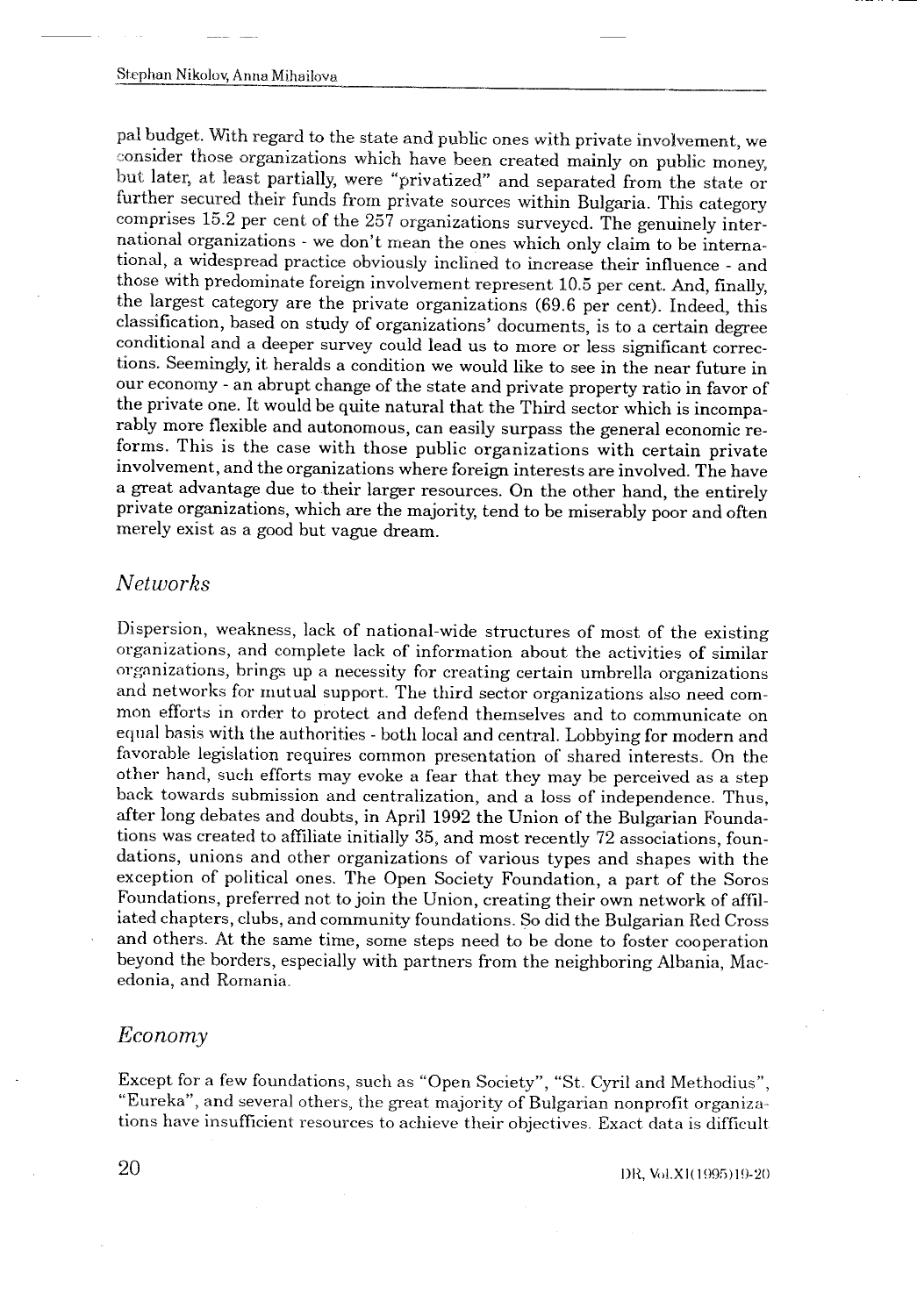to ascertain because organizations prefer not to disclose their finances . However, based on a rough estimation, 90 per cent of them dispose of funds between US\$ 2,000 and US\$ 4,000. It is quite natural that these low budgets prevent organizations to have ambitious programs .

Socioeconomic conditions in Bulgaria are now very unfavorable for the development of its Third sector . A vicious circle prevails : society, having fallen into a deep socioeconomic crisis, needs Third Sector, but the NGOs are crippled by the circumstances.

Finding sources of financing of an activity is a universal problem. Although the problem is exacerbated in a poor country like Bulgaria, some of its factors can be overcome or at least reduced . Among them we would point out inertia and deficiency of experience in fund-raising . Complaints about the scarcity of money often seem like a helpless whimpering . Simultaneously, there are organizations such as "Budno", "Nature and Health", "After Noon", "Tashko", "Mother Theresa" and a number of others that manage to find donors for their initiatives even in these hard times.

Factors other than sheer lack of money undercut fund-raising efforts . Practically, all possible sources of material support are deterred and this is not only an outcome of the overall economic stagnation . State enterprises are collapsing and any disposition to donate money for public purposes most likely reflects the cover privatization strategy of an individual manager . The so far weak private businesses are not able to make contributions . Even if single businessmen have the desire and the potential to donate, they lack appropriate incentives and reason to do so. Hence, it is understandable that business people tend to promote shows such as "Miss Topless" for its advertising value rather than the treatment of a seriously ill child for the reward of the appreciation of its parents alone . Furthermore, the state cannot free itself from the persisting obsession with centralization, which produces high tax rates that often are foredoomed to be not collectible, and by fears of independence of the non-state organizations .

### Laws and Regulations

 

Another formidable challenge for the nonprofit organizations in Bulgaria is the lack of adequate legal regulation. The hopelessly obsolete Persons and Families Act (PFA) exhausted its potential in this respect a long time ago . Bulgarian Law distinguishes five types of nonprofit entities : 1 . RELIGIOUS ORGANIZATIONS, which are to be established with the particular approval of a specialized administrative agency. According to a recent amendment in the law, it is after receiving prior approval that religious organizations may seek to register as an association or a foundation, or may choose to exist administratively as a specific confessionregulating body; 2. LABOR UNIONS are another category. According to a recent amendment in the law, they register with the courts (which they were not required to do earlier) as associations, but there are no provisions to provide for a specific structure and procedure of governance ; 3 . POLITICAL PARTIES are the third specific type of organizations . As a remnant of single-party regime until the spring of 1990, the newly established political parties had to register under the PFA. According to the current law, a political party may be formed by at least 50 founding members and must apply to the court to be entered in the aggregate

DR, Vol.XI(1995)19-20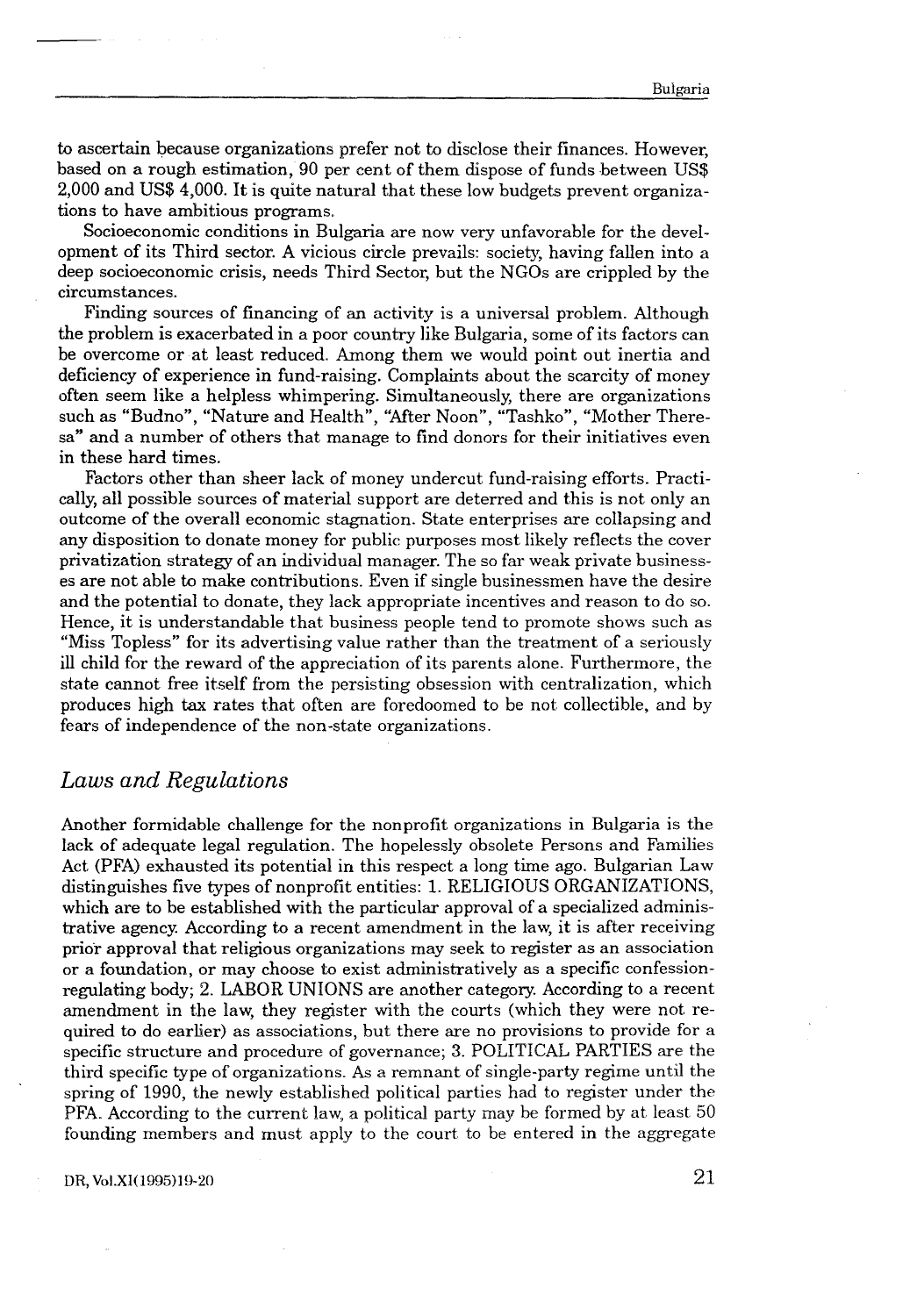national register, kept at the Sofia city court; 4. ASSOCIATIONS is a catch-all category which includes all membership organizations with the exceptions of the political parties and some religious organizations . 15 founding members are necessary to form an association; 5. FOUNDATIONS are believed to be "a specific property dedicated to a specific objective". Their simplified procedure for registration after an application by three people, submission of a statute, and vague formulation of the provisions for their structure and way of governance, facilitated foundations to spread extensively. "A Foundation" under Bulgarian law means all non-membership organizations but some religious ones . Both Associations and Foundations may apply for registration in any of the 28 district courts, according to their declared domicile for which they pay a moderate fee .

Under Bulgarian law, both Associations and Foundations are private (non-governmental) juridical persons with a nonprofit (literally "non-economic") purpose . There is no differentiation of "mutual benefit", "public benefit", "charitable" organizations, or any other sub-category, and thus all these organizations are subject to a single set of legal rules . Current legislation provides also that every foundation is expected to have "a supervising member of the government, whose domain is related to the purposes of the foundation" . Formally, the designated supervisor possesses large jurisdictions, including replacing officers of the foundation, amending the statute and even changing the purposes of the foundation . However, in practice, most of the ministers are not familiar at all with the foundations in "their" field and, since the separation of the powers has been largely promoted during recent years, they avoid bothering themselves with such controversial activities (in the words of a former minister, "I am not going to deal with a body which is not approved either by myself or by my ministry") . This is one more example of an inoperable provision of the law. Unprepared to deal with hundreds of autonomously appearing and self-regulating subjects, the old fashioned legisla tive system literally crashed down before our eyes . The enterprising Bulgarian, who has ever had a dubious mind toward the justice and the legislative system (there is an old saying that the law is a "gate in the field" and only the fools go through that gate), immediately seized the wide opportunities for self-enrichment, offered by the confused situation .

# Tax Policy

The existing tax legislation and tax policy are equivocal and incomplete; and so they often leave to the whims of individual tax officials to rule out the nature of a given payment. Under a recent amendment in the law, non-profit associations are obliged to pay a 40% corporate income tax on the increase of their property as a result of economic activity (income from interest and securities is not included) . Foundations do not pay any corporate income tax.

With the introduction of the VAT at a single rate of 18%, all nonprofit organizations are obliged to pay it as included in the prices of all goods and services as regular consumers do .

There is an inheritance tax at progressive rates - starting at 2 per cent and going as high as 50 per cent . In case the property has been bequeathed, the amount of the tax due is increased by another 50 per cent . As far as foundations keeping bequeathed property, they are exempt from tax on bequests . If they transfer the

DR, Vol.Xl(1995)19-20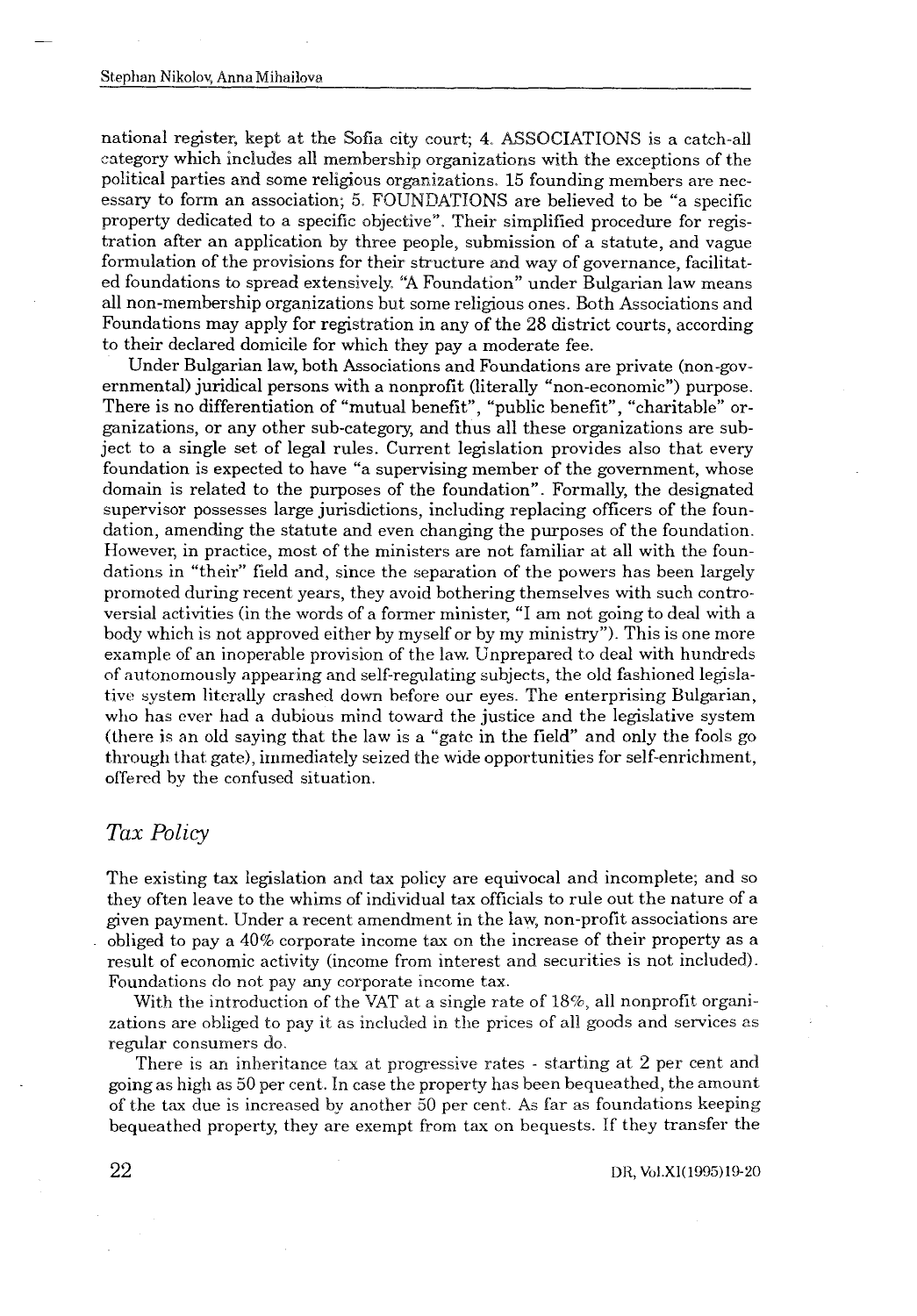bequeathed property, they have to prove that this is done according to their original purposes ; if they fail to do so, they owe the full amount of tax on both the bequeathed and the transferred property. Associations are liable for the full amount of that tax .

Another type of tax is the municipal fee on donations . Property donations are charged with a progressive fee, starting at 2 per cent and going as high as 50 per cent. Foundations are exempted from this fee under the same conditions as described in the case of bequests; there is no provision for exempting associations.

Both associations and foundations have to pay in full all provided customs duties levied on in kind contributions from abroad. There is a cumbersome procedure by which the Minister of Finance may relieve nonprofit organizations from paying custom duty on a case by case basis . This, in fact, curtails the efforts of nonprofit organizations to seek in-kind contributions because it is quite possible that some organizations might not have enough funds at their disposal to meet customs duties.

As for deductions among individuals, only the self-employed are entitled to deduct as much as 20 per cent from their taxable incomes for the contributions made to the state, as well as to organizations with educational, scientific, cultural, health care, sports and tourism goals - both voluntary and funded by the state budget; to charities; to funds for the support of victims of natural disasters, restoration and preservation of natural, historical and cultural monuments; and for support of children with health problems, orphans, and handicapped. Bulgarian corporations are currently not allowed to deduct any contributions for charitable purposes from their taxable profit; unlike them, foreign corporations and joint ventures (with more than 50 per cent foreign-owned) may deduct contributions for activities such as listed above from their taxable income without limitation .

These are the rules for the moment . A distinctive feature of the tax policy in Bulgaria in recent years is its unpredictability and fluctuations with the often changing cabinets .

### National and Local Policy

 

As a rule, consequent cabinets, no matter of political color, virtually neglected the issue of the NGOs, and revealed full ignorance about their problems . Initially, in 1990, quite liberal rules governing nonprofit organizations were introduced . However, following some abuses left without proper investigation, these rules were abruptly severed. This is of course negatively reflected in the VOs activity, depriving them of opportunities to expand and develop . A recent example illustrates this negligence towards the Third Sector. At the hearings of the State Budget draft, The National Consumers Federation was denied the small amount of money it had requested in order to use as a matching fund for acquiring substantial foreign aid . The high-ended attitude of the government is strongly felt by the organizations concerned . In a recent survey of voluntary charity associations (Donchev & Minev, 1994), the respondents were asked to assess how the state influences their activity. They did so mentioning mainly the social climate it promotes. It is favorable according to 13 per cent, and unfavorable according to 38.7 per cent . In another survey (Nikolov, 1992) the interviewed leaders of 80 nonprofit organizations were asked to rate the role of 10 important factors for the devel-

#### DR, Vol.X1(1995)19-20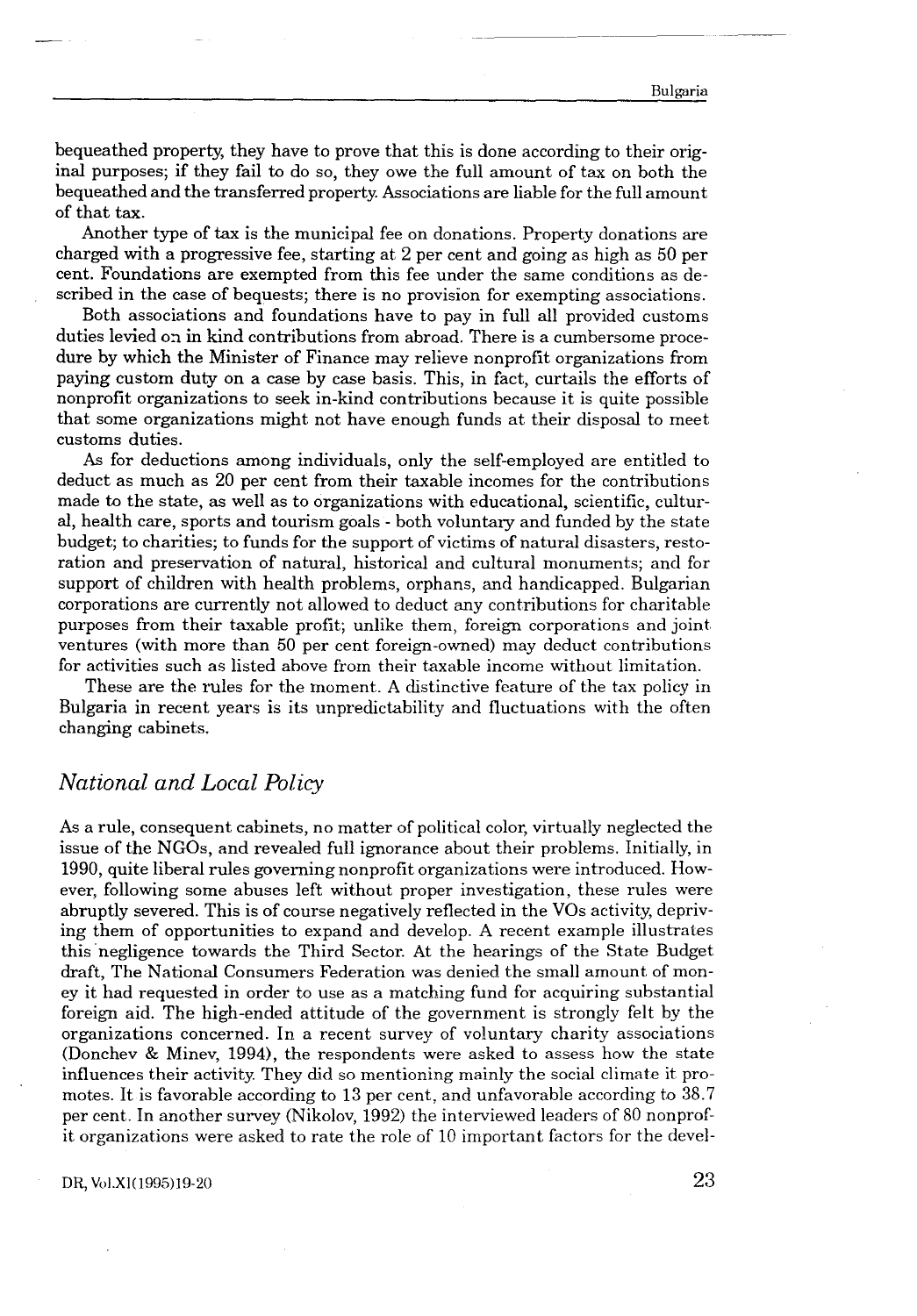—<br>Stephan Nikolov, Anna Mihailova<br>Opment of the nonprofit practice in Bulgaria. The<br>legislation" was rated among the least favorable on<br>Similarly, there are some occasions where the opment of the nonprofit practice in Bulgaria. The survey found that "the existing legislation" was rated among the least favorable ones with 2 .61 on a 6-point scale .

Similarly, there are some occasions where the local authorities enhance the activity of some local organizations, especially when those promote activities which the municipal budget is no longer able to maintain entirely - such as museums, orchestras, etc. They may be given office rooms and other facilities free of charge or be helped and supported in some other way.

On national level, there are several foundations which were established or are regulated by a special governmental decree - "1300 Years of the Bulgarian State" Fund, "St. Cyril and Methodius" International Foundation, Open Society Foundation, and so on . They receive indirect government support, such as favorable exchange rates, exemption from some taxes, etc.

Some organizations have partially subsidizes budgets - the unions of the handicapped, the deaf, the blind, the Red Cross, etc . being commissioned to execute certain national activities (e .g . the Bulgarian Red Cross maintains the mountain rescue and water safety services) .

# A Special Topic: Public Opinion of NGOs

Certain tension is present in the interrelations between the population and the nonprofit organizations. Public attitudes seem to disfavor these organizations. Sociological surveys confirm an almost persistent tendency to lean on the state as a preferred source of all social services - from employment, education, medical care and regular income to the care of teenagers and the old . According to data collected with the assistance of the Center for the Study of Democracy in May 1994 representative sociological survey, sponsored by Charles S . Mott Foundation (CSD, 1994), Bulgarians in their huge majority do not only trust the nonprofits, but they are also almost unaware that such ones organizations exist . Asked "According to your opinion, who truly is able to solve the your town/village problems in the following domains - health, education, public order, transportation, and social service", civil associations receive a disappointingly low expectations from  $0.8\%$  for the health and education to  $1.4\%$  for the ... public order(?!).

If we turn to another representative sociological survey (Nikolov, 1991), we see that only 28 .0 per cent of those surveyed have a positive attitude to the civil organizations and movements (and solely 6 .3 per cent - absolutely positive), while almost half (48.4 per cent) reject them.

Among the answers to another question - How do you perceive the following words: "environment" and "culture and arts" (together with the "peaceful transition") - respondents ranked them on undisputable first places, receiving the positive evaluation respectively of 73.0 per cent and 72.6 per cent of those interviewed. On the contrary, "political party" (45 .7% positive attitudes and the highest level of negative ones among the all  $-28.0$  per cent), "individualism" (42.0 per cent : 25.5 per cent), and "foundation" (40 .9 per cent : 14 .6 per cent, but with a highest level of "not knowing" - 27.6 per cent) occupy the least places in the "classification" (CSD, 1994).

The respondents were also asked to assess the civil groups activities in their most important role, i.e. the influence on the authorities to undertake certain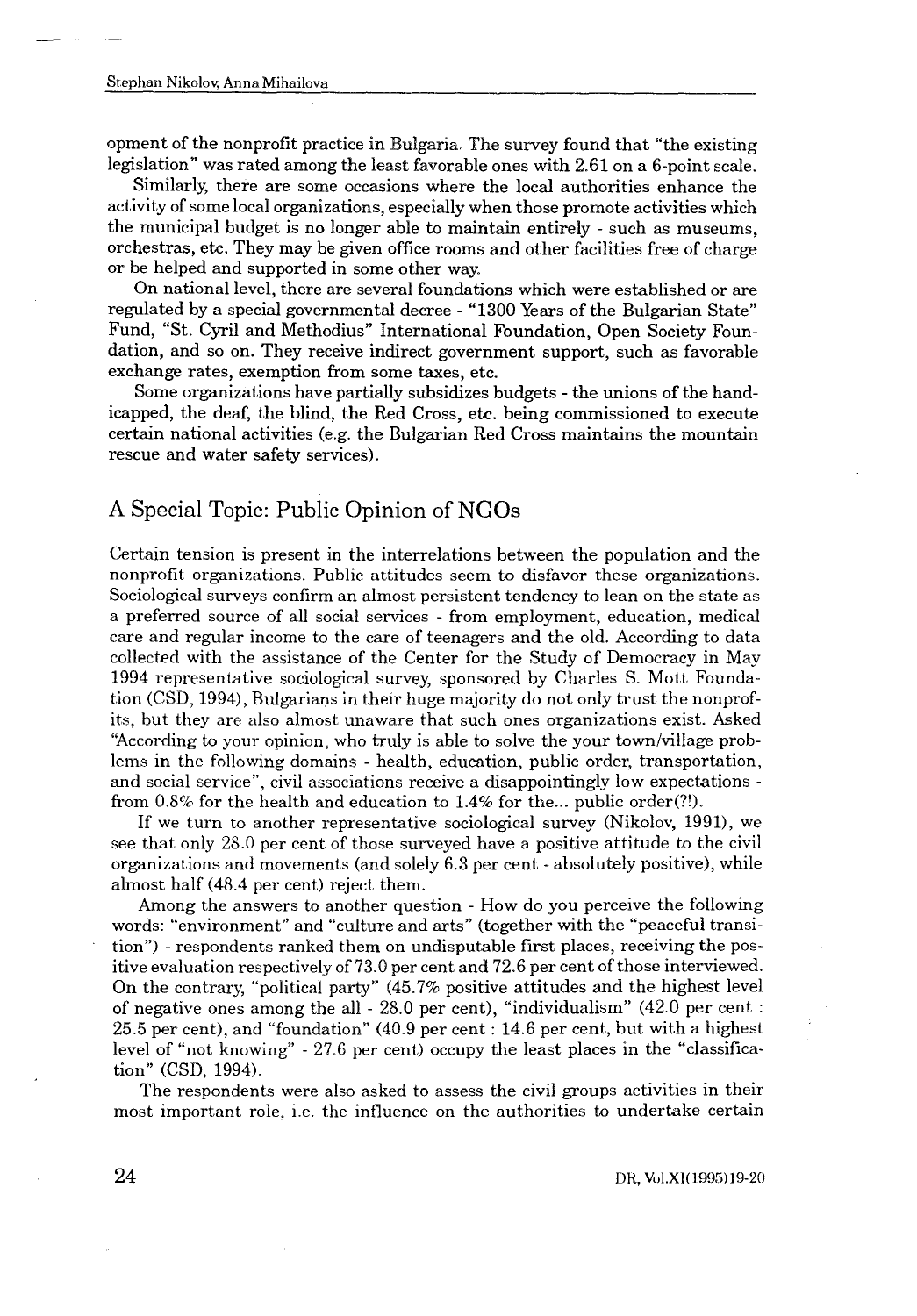political measures . The question was : "According to you, to which degree can various groups of citizens, united by a common goal, impact solutions of problems in the indicated below domains". The answers indicated greater optimism and understanding of the role of these groups in the civil society, although respondents are too reserved as for their potential . Only 7 .5 per cent and respectively 7 .7 per cent expect from these groups to impact "in a great degree" in the fields as national security and the economy and finances (CSD, 1994) . It is obvious that the majority of respondents sees such areas as exclusively public domains; "unauthorized" citizens are not welcomed . Only in the domain of environmental protection - probably under the influence of very active organizations in this field - 20.3 per cent of the interviewed responded positively . (It is worth mentioning here that only 4 .1 per cent of the interviewed indicated that the environment protection is among the three most salient issues of our country.)

Under these circumstances, when the distrust is so strong, both fund-raising and recruitment of volunteers from the grass roots is not an easy task . An attempt was made to reveal the personal opinions of the interviewed, by asking them what they personally would do now in order to help solving the problems of both culture and improving the environment (CSD, 1994) . Quite naturally, under the circumstances of widespreed impoverishment, as little as  $3.1$  per cent (in the case of culture) and 2 .0 per cent (environment) reveal readiness to donate personal funds (cash) . Respectively, 15 .7 per cent and 24 .3 per cent in the two fields were ready to extend their labor and knowledge. The most - 31.7 per cent and 29.1 per cent - feel themselves not in position to offer anything more than moral support. It is promising that the "egoistic" position of "I don't dispose of neither time, nor a desire to help" has been chosen by only 8 .2 per cent and 5 .2 per cent in the two cases . At the same time, the majority of the respondents (respectively, 38 .8 per cent and 36.8 per cent) are convinced that problems of both culture and the environment protection have to be entirely charged to the state and solving them ought not additionally bother ordinary people (CSD, 1994). The circle is closing itself: the statist model is hard to uproot among the Bulgarians.

Viewed through the prism of the age groups, answers to the above questions are shaped as an irregular pyramid . A proportion of those who express readiness to undertake one or another activity in supporting culture and environment increases progressively until the age cohort of 41-50, then is starts to sharply diminish, and to be very low with the eldest group . This tendency is especially explicit in the answer "I would help with money".

Unwillingness of the Bulgarians to show their personal concerns, together with the already mentioned distrust toward the governmental institutions and public organizations is disclosed especially strongly in the answers of the following question: If in your family an urgent need of a great amount of money has emerged, (for example, for a treatment of a disease), from whom you would first seek support? The answers are persuasive: 74 .3 per cent would approach friends and relatives, only 11.0 per cent would look to the municipality of the town/village of their residence, and 2.6 per cent would consider a foundation, and less than 2 .0% would approach the President, Council of Ministers and the Parliament (CSD, 1994).

Heavy distrust toward the civil organizations and movements is in a great degree based on a broadly spread ignorance about the essence of these organiza-

DR, Vol .Xl(1995)19-20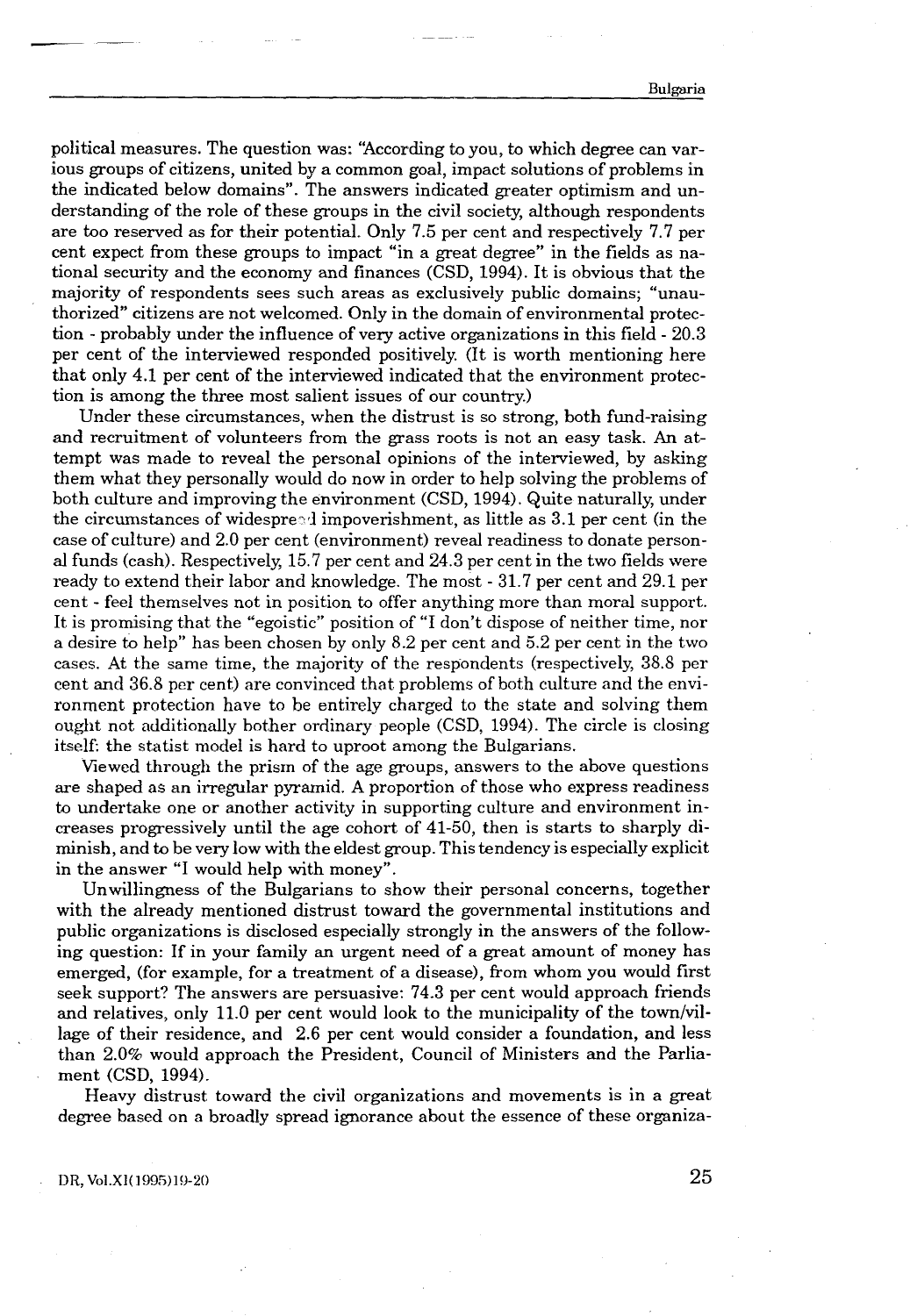tions . To a question with an open answer to identify names of NGOs and nonprofits, 87.7 per cent from the interviewed were not able to indicate even one name, 10% has indicated one name, 4 .8 per cent indicate two, and only 2 .5 per cent three. Regardless the heavy and hungry 1990/91 winter when a considerable amount of aid mainly from Western countries and our compatriots living abroad was directed to our country, 81.5 per cent of our respondents have never received any kind of aid from charity organizations and merely 8 .7 per cent did (Nikolov, 1991). Three years later the situation is as follows: only 0.4 per cent from the interviewed admitted receiving (by themselves or by a member of their family) any kind of support from a certain foundation, 3 .7 per cent had "heard of such a case among neighbors or known people", 10.5 per cent hadn't received, but would like to, 11.9 per cent did not know about the existence of such organizations, and the remaining 72 .5 per cent of those interviewed report of knowing no case of support from a charitable organization (CSD, 1994) . The Bulgarians' attitude towards the charity organizations is controversial: 27.2 per cent from the surveyed estimate the charity organizations in our country as an expression of a "noble tradition",  $19.8\%$  say that "they are useful",  $30.8\%$  regard them as means of a fast enrichment of dishonest people and dirty money laundering, and 22 .3% have no opinion (Nikolov, 1991). When we included the same question in the questionnaire for the 1994 Center for the Study of Democracy study, we added exemplary answers among the existing earlier - "They (i.e., the nonprofits and foundations) give to the people opportunity better to defend their interests and to participate in decision making concerning important issues" and "They are superfluous and unnecessary" . Respondents could select up to two answers . 30.7 per cent of them believed that charities and foundations existing in Bulgaria revived a noble Bulgarian tradition, 19 .1 per cent believed the later ones are useful for our survival during these difficult times, and 10 .2 per cent argued that these organizations give the people opportunity to protect their interests better and to take part in the decision making on important issues . After so many charges against individual foundations and the prevailing negative attitude toward them, 17 .0 per cent see these types of organizations as a tool for fast enrichment, 12.0 per cent view them as a device for dirt money laundering, 9 .7 per cent perceive them as superfluous and unnecessary, and 7 .4 per cent think of them as channels of alien interests . As a whole, the proportion is noticeably in favor of the positive interpretation - 60 .0 per cent : 46.1 per cent, which seems very unexpected under the circumstances of a strong definitely negatively biased anti-foundation campaign, maintained persistently especially by some of the most read Bulgarian newspapers.

### Critical Assessment

If one compares the nonprofit organizations in Bulgaria to an ideal state or to a fully developed, ripe civil society with strong, powerful, well-structured Third sector, with broad public support and financially stable, with good networks, and deep grassroots, etc., then it is quite easy to say that third sector in this country is insignificant . Although the Third sector in Bulgaria is rather weak, and immature in comparison to other countries, but it is there and is on the way . Some of

l) ft, Vol .XI(1995)19-20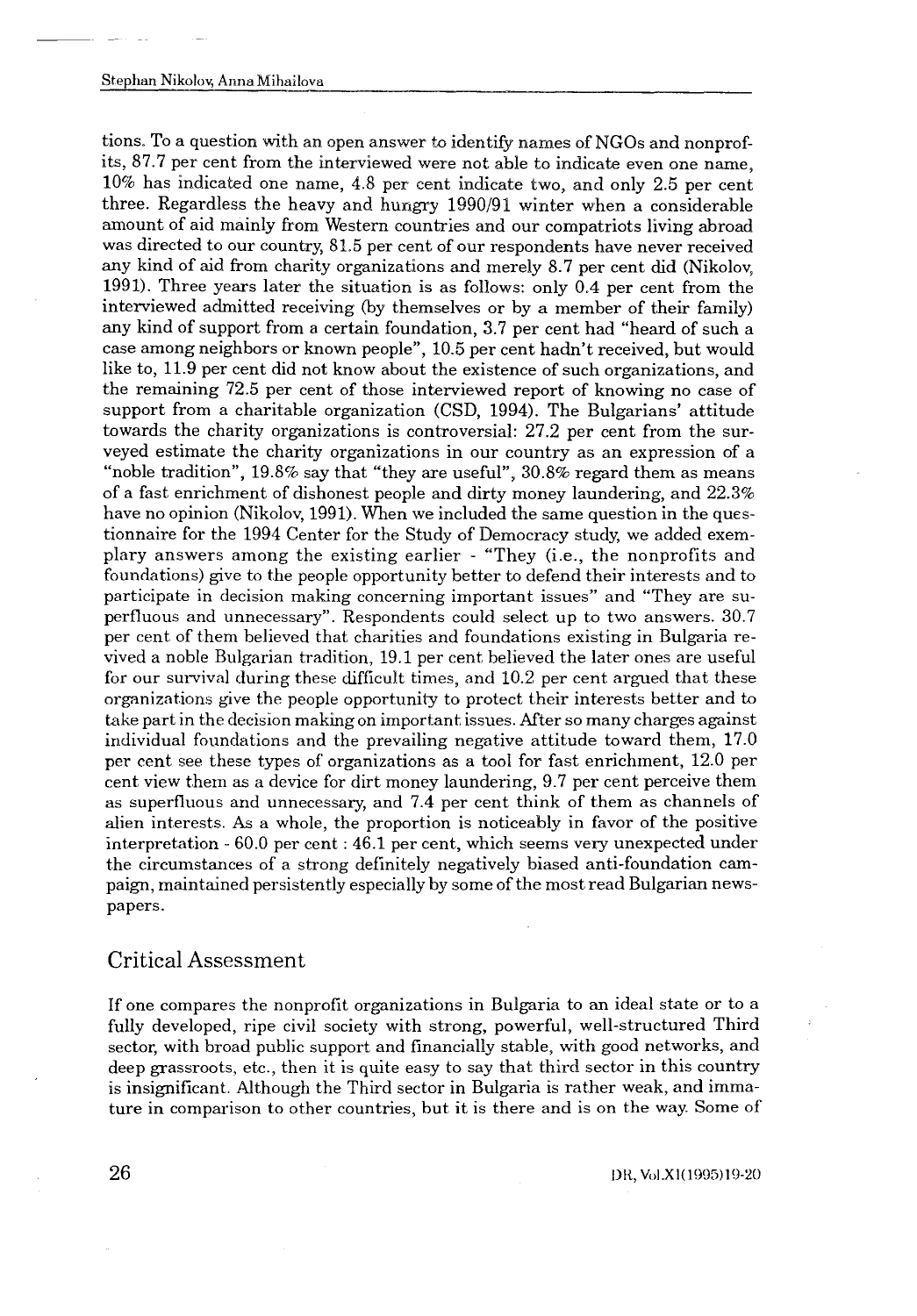the organizations are in a good state, assessed even by very strict standards . It is true, though, that they are a minority. The majority is quite immature, being very young and at the beginning of its activity. The rather chaotic rise and disappearance of numerous organizations, which was characteristic for the beginning of the transition period, seems to have subsided . The picture is more stable now, and nonprofit organizations slowly grow in number . They also grow stronger and more efficient, although the process is long and difficult.

The nonprofit organizations indeed are enthusiastic, their members are sensitive to the public issues and willing to do good . At the same time, the lack of experience and of management skills is evident . They have difficulties in communication - with local authorities, with target groups, with the various communities, and with the general public . They do not know how to advertise, and how to raise funds, how to recruit volunteers . Quite often, they do not make their- efforts effective . Some organizations consist almost only of their executive boards and exist merely on paper: they do not wish to join in broader actions organized by others.

The social circumstances in the country may be evaluated in two ways as to the activity of the nonprofits . On one hand, there exist some suspicion and doubts towards them, due to some misdeeds, already mentioned above, but also to the lack of numerous positive results and poor advertising. Generally, people do not feel that nonprofit organizations are part of their lives . The legislation is not quite favorable and neither is the social climate . There aren't many rich people to help financially, and those who are there, are not quite inclined towards charity or cultural causes, let alone - toward charity through foundations, or towards supporting the NGOs themselves.

On the other hand, the existence of so many problems of all kinds in Bulgarian society now is itself a good opportunity for the Third sector to become active in dealing with them, launching campaigns in support of significant issues, working for socially approved causes, making people willing to help the communities and those in greatest need. In such a way, the relative isolation of the nonprofits may break and once it is better understood accepted, public support for it and other social circumstances will change for the better.

 $*$  \*

The rapid expansion of charitable and other nonprofit organizations in Bulgaria is, obviously, a positive phenomenon . It shows that the noble tradition has not disappeared. It only needed a favorable environment in order to be fully restored. The media report almost daily the establishment or undertakings of some helping association, concerned with the sick, the poor, the education of gifted children, the rescue of endangered cultural monuments, and the like . Such serious allegations have surfaced that their genuine purposes behind the noble missions are not quite fair. However, the mere existence of these forms of self-help calls society's attention to certain needs and issues in the conditions of distress and disorientation, when practical experience is missing, and means that the Third sector is positioning itself for a constructive role in the social life in our country .

The Third sector in Bulgaria has a difficult road ahead until it matures and achieves its proper place in 'he country's social structure . A less auspicious time

DR, Vol .XI(1995)19-20